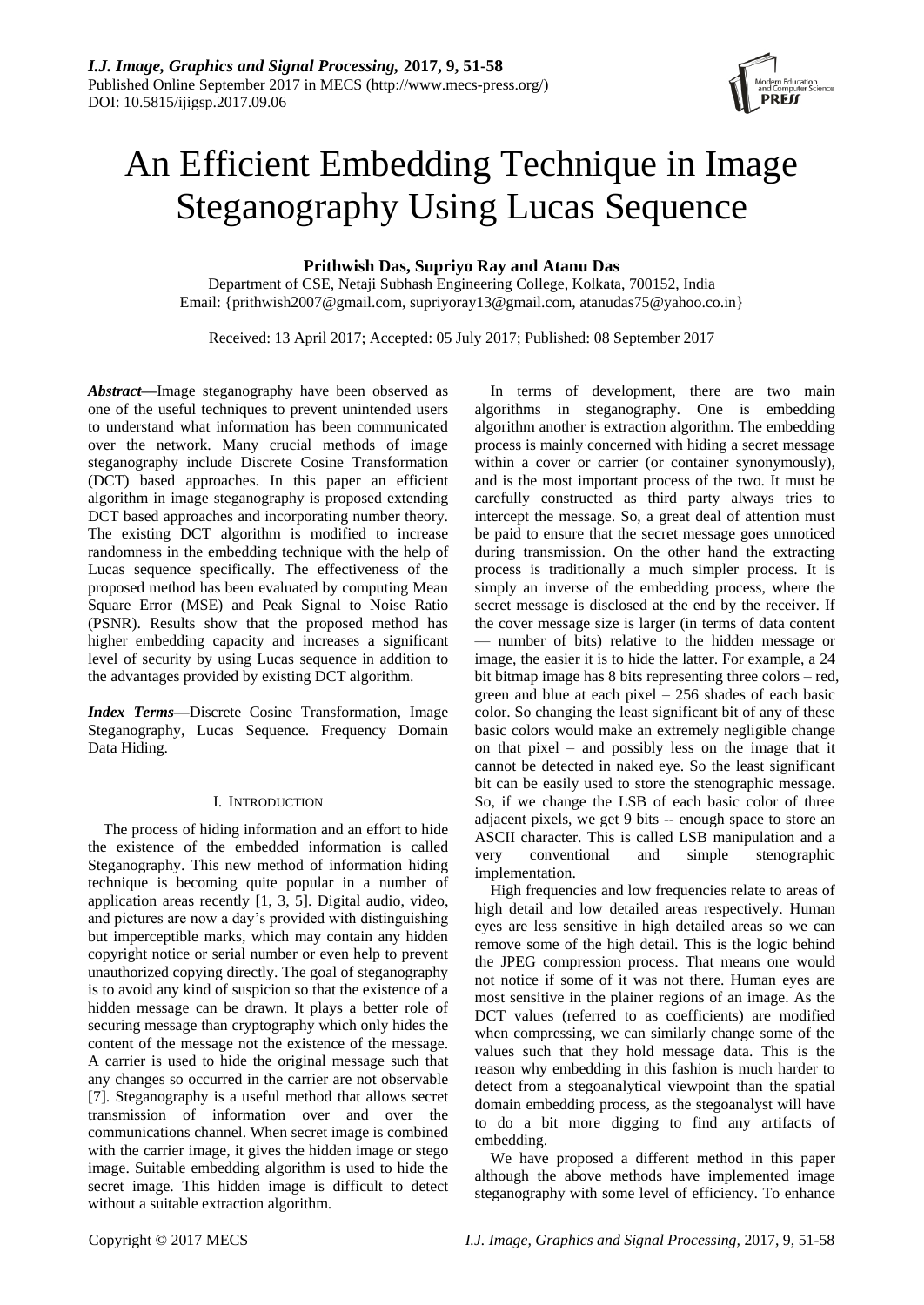randomness in the embedding algorithm we have used Lucas series [9] along with DCT coefficients to determine potential locations for storing message bits. Any other series of the type Lucas Sequence can be used in this algorithm like Fibonacci series, Pell numbers, Jacobsthal numbers etc. It enhances the general approach of our algorithm.

The following section II gives related literature with the present work. Section III demonstrated the proposed methods in details. Section IV demonstrated the results and corresponding analysis with the results. The paper is ended with a section on conclusion.

#### II. RELATED WORKS

The act of hiding information is not a new thing and it has been taken care of from very old times. How this task will be done is changing from time to time. In this digital age, this process is considered using various multimedia carrier among which image [2, 3] and audio [7] are found to be fostered most. [1] is noticed to be a good review of literature in recent time on this steganography domain where the authors provided most of the literatures describing the science from ancient time to the digital age. According to a recent survey [16] the image steganography techniques are broadly classified as follows: (1) spatial domain techniques (LSB matching, LSB replacement etc.), (2) transform or frequency domain techniques (FFT, DCT and DWT based methods), (3) spread spectrum techniques, (4) compressed domain techniques based on vector quantization, (5) distortion techniques, and (6) statistical techniques.

Among the above, two major categories of techniques are foster mostly towards hiding some information inside an image. One is in the frequency domain and another is in the spatial domain. DCT, DFT, and DWT [1, 2, 4, 5, 15] are mostly used mathematical techniques in the frequency domain where as LSB coding method is used in the spatial domain generally. [8] demonstrated a Lucas sequence (in number theory) based method encapsulated under LSB based technique [10]. [12] considered a ordering strategy based on snake scanning technique for making extension of the LSB method. The snake scanning technique of ordering is preceded by pixel value organization to reduce the data size and followed by optimal pixel adjustment process to minimize the the error or distortion. [14] has given a method incorporating pixel value differences (PVD) to change the LSB of the target image. The scheme also provides mechanism to get a layer structure including PVD revision of considered five pixels block wise. [15] tried to enhance the capacity of data hiding combining both the special domain and frequency domain methods. It includes LSB with DWT for this purpose using FPGA platform to get desired robustness and enhanced performances.

Present work used Lucas sequence in the DCT based method to increase randomness in the said frequency domain technique. Sometimes these conciliation processes are extended incorporating cryptographic methods (like RSA, DES etc) to enhanced the security

schemes [3, 7] besides using other optimized hybrid soft computational models [11]. Selection of container image is another area of research where [13] explored image classification schemes to optimize and enhance the efficiency of steganographic techniques.

#### III. PROPOSED METHODS

Normal image steganographic methods include spatial domain techniques mostly using LSB modifications. During the modification of LSB of container image, several schemes have been adopted among which schemes incorporating various numbers theoretic procedures are popular. On the other hand, bit modifications schemes are not considered immensely while taking care of frequency domain methods. The said schemes may incorporate various number theoretic processes such as Fibonacci sequence, Lucas sequence etc among which first one is simpler and well accepted than the last one. This work explored Lucas sequence for the said purpose. Following section first demonstrated the Lucas sequence and Lucas numbers before moving in to presenting the proposed steganographic methods along with its assumptions below.

#### *3.1 Lucas Sequence*

In mathematics the Lucas sequences [10] are certain constant-recursive integer sequences that satisfy the recurrence relation

 $X_n = PX_{n-1} + QX_{n-2}$  where P and Q are fixed integers. (1) Examples of Lucas sequences are Fibonacci numbers, Pell numbers, Jacobsthal numbers and Lucas numbers.

#### *3.2 Lucas Numbers*

Similar to the Fibonacci numbers, each Lucas number is defined to be the sum of its two immediate preceding terms, thereby forming a Fibonacci integer sequence. The first two Lucas numbers are  $L_0 = 2$  and  $L_1 = 1$  as opposed to the first two Fibonacci numbers  $F_0 = 0$  and  $F_1 = 1$ .

The Lucas numbers may thus be defined as follows:

$$
L_{n} = \begin{cases} 2 & \text{if } n = 0 \\ 1 & \text{if } n = 1 \\ L_{n-1} + L_{n-2} & \text{if } n > 1 \end{cases}
$$
 (1)

The sequence of Lucas Numbers is 2, 1, 3, 4, 7, 11, 18, 29, 47, 76, 123, 199, ….. .

#### *3.3 Assumptions*

It is known that all methods are based on some associated assumptions. There are two primary assumptions in our proposed method. These assumptions are given below:

- Both parties (sender and receiver) have agreed on set of carrier image to be used.
- The means for exchanging required parameters are decided beforehand.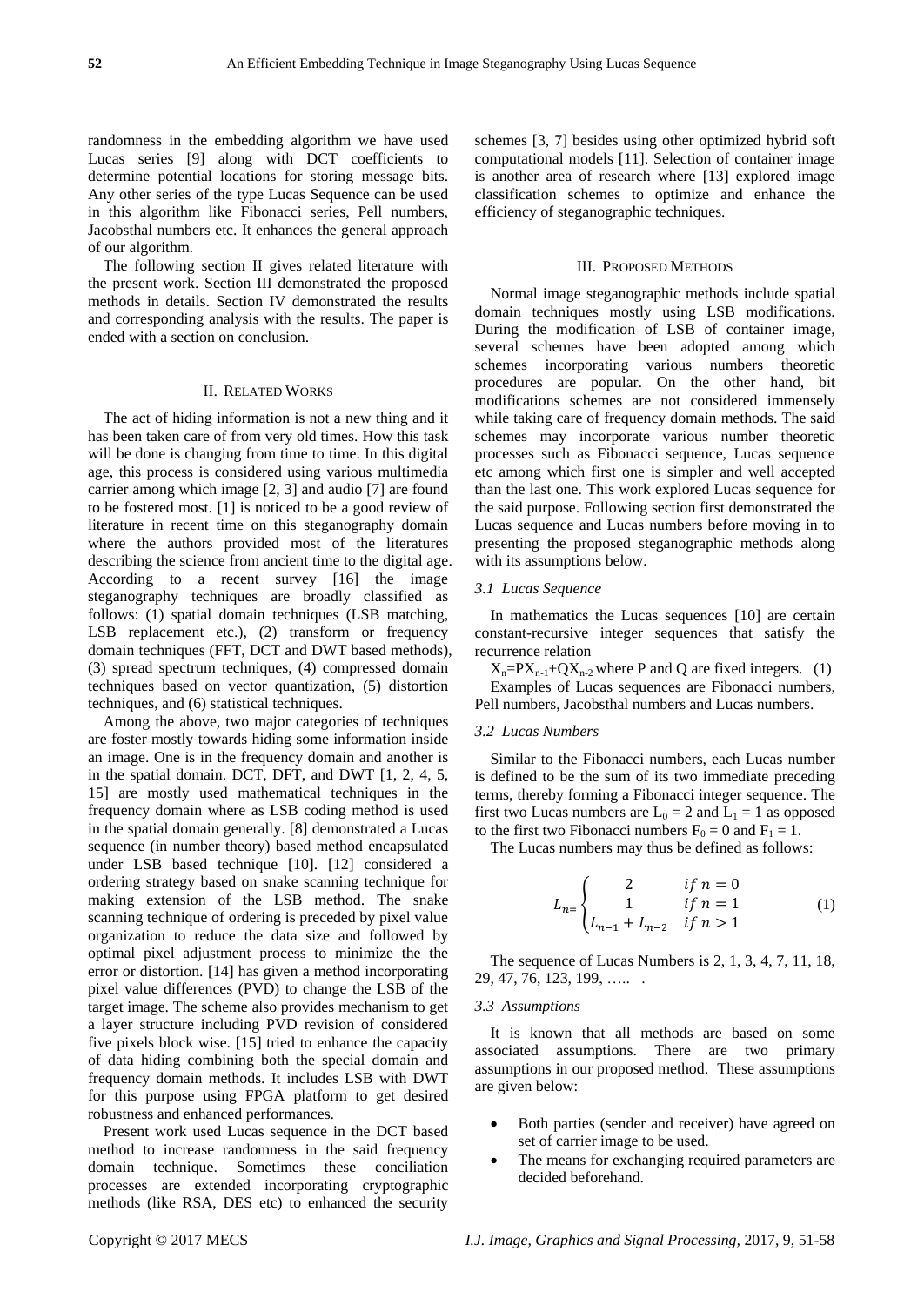With the above assumptions, following subsections present the proposed algorithms for embedding and extraction of data to and from a container image.

#### *3.4 Embedding Procedure*

Usually embedding procedure incorporates methods of hiding information in the DCT coefficient of R, G and B matrices separately. Present scheme includes a procedure where information is distributed equally among R, G, and B matrices sequentially according to Lucas sequence. The scheme is presented below with the help of a block diagram given below in fig. 1.



Fig.1. Block diagram of Embedding Procedure

The embedding process is demonstrated below in an algorithmic format with the following definition of inputoutput.

**Input:** An m×n size cover image and p×q size info image. **Output:** Stego image of size m×n.

#### **Step 1:** Select Carrier image from the set.

- **Step 2:** Divide the cover image into R, G and B components.
- **Step 3:** Divide each component R, G and B into 8×8 block.
- **Step 4:** Find DCT coefficients of carrier image for each block.
- **Step 5:** Perform quantization on each matrix (R, G and B) and generate matrices R1, G1 and B1.
- **Step 6:** Traverse through each value of R1, G1 and B1 and generate key matrix Rkey1, Bkey1 and Gkey1 (section 3.7) respectively as follows:
	- **Step 6.1:** If DCT value  $\neq 0$  and value  $\neq 1$  then insert 1 in key matrices.
- **Step 7:** Modify the LSB of DCT coefficients using message bits in each matrix depending on the Lucas Series (section 3.6).
	- **Step 7.1:** If key matrix value=1 and message bit=0, then subtract 1 from DCT coefficient if it is odd.
- **Step 7.3:** Repeat this for R1, G1 and B1 matrices depending on the value of Lucas series (section 3.6) until all message bit are embedded.
- **Step 8:** Perform inverse DCT on R1, B1 and G1 after completion of embedding procedure.
- **Step 9:** Combine R1, G1 and B1 to form the stego image.

The above algorithm is presented below with the help of a block diagram given in the following fig. 1 for better understanding and fostering implementation issues.

### *3.5 Extraction Procedure*

The process of extraction of hidden data from stego image is a reverse one of the embedding process. Here the stego image is first distributed in to the R, G and B matrix which are separately taken for block preparation before DCT operations. The actual extraction operation is conducted with the help of Lucas sequence and 1D array along with key matrix. This method is demonstrated with the help of a block diagram given below in fig. 2.



Fig.2. Block diagram of Extraction Procedure

**Input:** Stego image of size  $m \times n$ .

**Output:** Secret message of size p×q.

- **Step 1:** Get the stego image.
- **Step 2:** Divide the stego image into R, G and B components.
- **Step 3:** Divide each component into 8×8 blocks.
- **Step 4:** Find DCT coefficients of stego image for each block.
- **Step 5:** Perform quantization on each matrix  $(R, G \text{ and } B)$ and generate matrices R2, G2 and B2.
- **Step 6:** Traverse through each value of R2, G2 and B2 and generate key matrix Rkey2, Bkey2 and Gkey2 (section 3.7) respectively as follows:
	- **Step 6.1:** If DCT value!  $=0$  and value!  $=1$  then insert 1 in key matrices.
- **Step 7:** Traverse through each pixel in Stego image and Key matrices till end depending on the Lucas Series (section 3.6).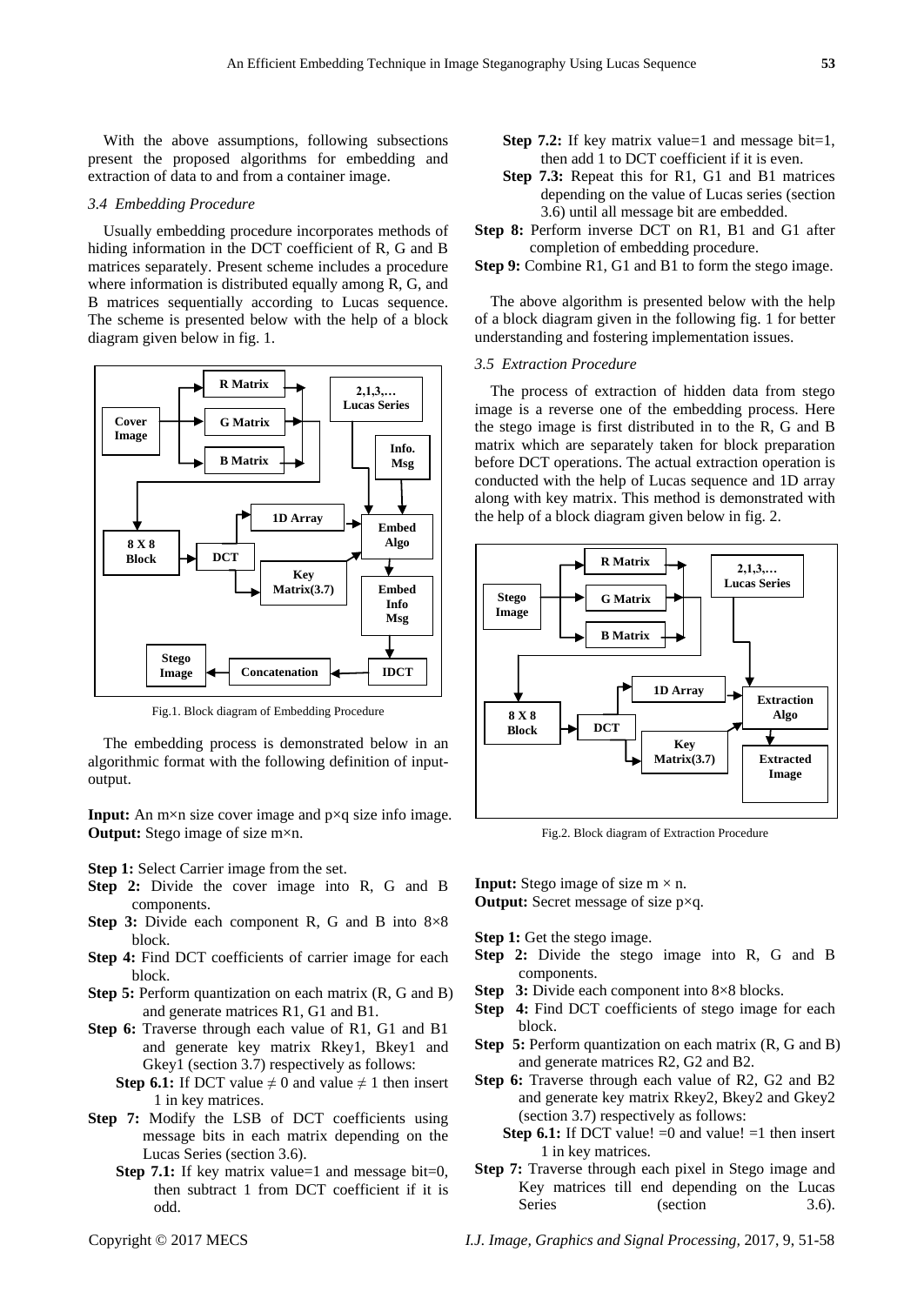- **Step 7.1:** If key matrix  $= 1$  then check the DCT coefficient.
	- **Step 7.1.1:** If DCT coefficient is even, message bit=0.
	- **Step 7.1.2:** If DCT coefficient is odd, message bit=1.

**Step 8:** Obtain the secret image and display it on screen.

### *3.6 Use of Lucas Numbers*

Both the embedding and extraction processes include use of Lucas numbers (section. 3.2) in the processes. The method of using Lucas number is presented below with help of an algorithm as follows

**Step 1:** Generate Lucas series.

- **Step 2:** First element of the series is 2, which implies embed 2 bits of the secret message in appropriate locations of each R, G and B matrices respectively obtained from the cover image.
- **Step 3:** Next element is 1, thus embed one bit each in appropriate locations of R, G and B respectively.
- **Step 4:** Next elements are 3, 4, 7, 11 etc. The embed procedure using the Lucas Series is continued until all the bits of the message are embedded in appropriate locations.
- **Step 5:** For extraction procedure, again generate Lucas Series on receiver side.
- **Step 6:** First element is 2, which implies extract 2 bits of the secret message from appropriate locations of each R, G and B matrices respectively obtained from the stego image.
- **Step 7:** Next element is 1, thus extract one bit each from appropriate locations of R, G and B respectively.
- **Step 8:** Next elements are 3, 4, 7, 11 etc. The extraction procedure using the Lucas Series is continued until all the bits of the message are extracted from appropriate locations.

# *3.7 Key Matrix Generation*

Embedding and extraction processes both include key matrix generation. Key matrices are used to identify the potential pixels where secret messages will be embedded. Fig. 3, fig. 4 and fig. 5 present this generation of key matrices (i.e. Rkey, Gkey, Bkey) from respective R, G, B components of the cover image respectively.

During embedding, first DCT values of each component matrices are generated after quantization. Then this quantized 2D matrix is converted to a 1D matrix (or array). Now this 1D matrix (or array) is transformed to get the desired key matrix. If DCT value is 0 or 1 then we put 0 in the corresponding cell of the 1D key matrix otherwise we need to put 1 in the corresponding cell of the said 1D key matrix. This process is repeated for all three component matrices. A similar process is followed during extraction with regard to key matrix generation.





Fig.3. Key matrix generation for R component

 $\mathbf{0}$ 

1

 $\mathbf{1}$ 



 $\overline{1}$ 

 $\mathbf{1}$ 

 $\Omega$ 

 $\Box$  DCT values after Quantization

|                                    |                  |   |    | 187   |
|------------------------------------|------------------|---|----|-------|
|                                    |                  |   | 3  | 91    |
|                                    |                  | 3 |    | $-5$  |
|                                    |                  |   |    | $-37$ |
|                                    |                  |   |    |       |
| Convert 2D Matrix to 1D array<br>3 | 91               |   | -1 | 187   |
|                                    | G Key generation |   |    |       |

Fig.4. Key matrix generation for G component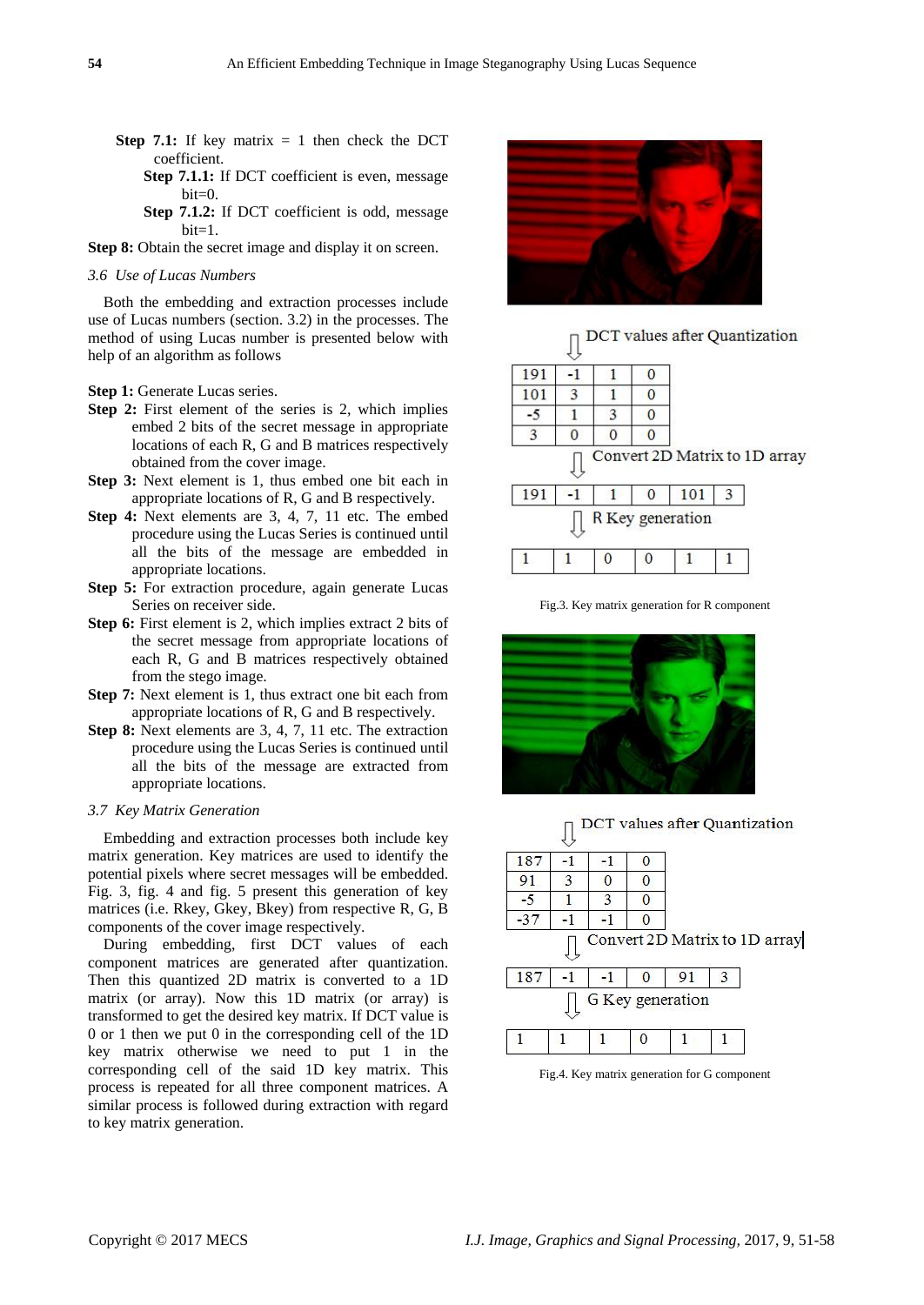



|  |  | <b>B</b> Key generation |  |
|--|--|-------------------------|--|

Fig.5. Key matrix generation for B component

### IV. EXPERIMENTAL RESULTS AND ANALYSIS

The proposed method has been implemented using MATLAB 7.9 software platform. This section demonstrates results of some typical experiments with two sample cover images given in the following fig. 6 and fig 7.



Fig.6. Cover Image (1)



Fig.7. Cover Image (2)

The first experiment presented here is with the cover image (2). Three columns of the Table 1 present a set of four message images, corresponding stego images and extracted message from the corresponding stego images respectively using cover image (2). It may be noted that the message intended to be hidden are taken as an image where the text is written for last three cases where as for the first experiment an image (without written text) is considered as message to be concealed.

| Table1. Extracted images corresponding to different Message images |  |  |  |  |  |  |
|--------------------------------------------------------------------|--|--|--|--|--|--|
|--------------------------------------------------------------------|--|--|--|--|--|--|

| <b>Message Image</b>                                                                                                                                                                                                                                             | <b>Stego Image</b> | <b>Extracted Output</b>                                                                                                                                                                                                                          |
|------------------------------------------------------------------------------------------------------------------------------------------------------------------------------------------------------------------------------------------------------------------|--------------------|--------------------------------------------------------------------------------------------------------------------------------------------------------------------------------------------------------------------------------------------------|
|                                                                                                                                                                                                                                                                  |                    |                                                                                                                                                                                                                                                  |
| HELLO MY FRIEND<br>I WAS EXPECTING YOU.<br>HAVE U SEEN THE SUNRISE TODAY?<br><b>T WAS SPECTACULAR.</b>                                                                                                                                                           |                    | HELLO MY FRIEND<br>I WAS EXPECTING YOU.<br>HAVE U SEEN THE SUNRISE TODAY!<br>IT WAS SPECTACULAR.                                                                                                                                                 |
| dowever, a ruling for Oracle could set a precedent that<br>raises costs for many other technology companies,<br>while also giving Oracle leverage to negotiate new<br>povalty payments that would impact all developers who<br>whe apps for Android smartphones. |                    | Knese, centurfur Onife built et a preselect fut<br>wies nets for man other technology companies.<br>while klos pixing Cracle leverage to algostiate new-<br>crally payments that would impact all developers who<br>nivaposit aluteri kimpleres" |
| <b>MESSAGE</b>                                                                                                                                                                                                                                                   |                    |                                                                                                                                                                                                                                                  |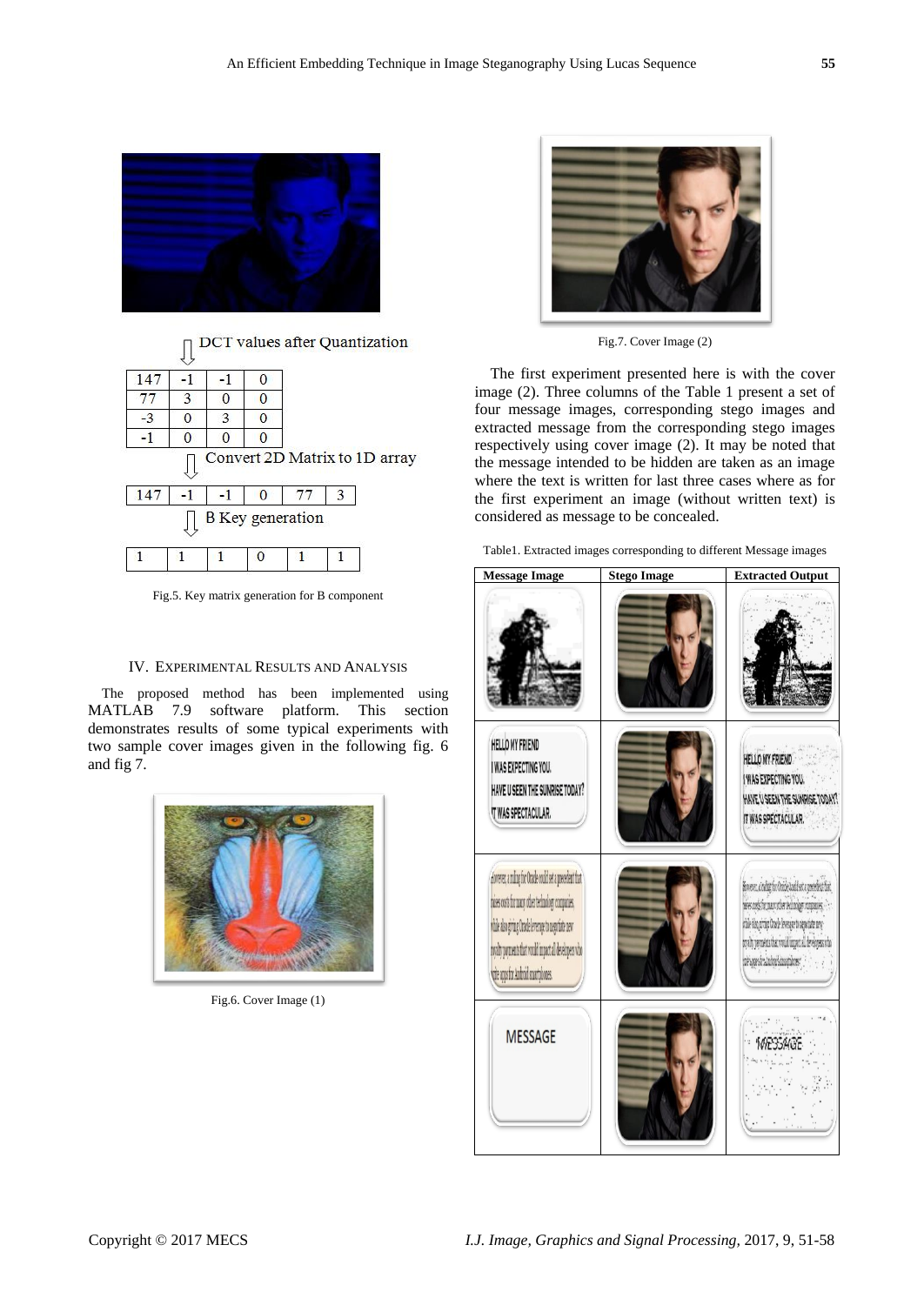It has been observed that the found stego images after embedding is showing analogous appearance and having almost no degradation from qualitative perspective perceived by naked human eye.

To measure the imperceptibility of steganography, several quantitative efficiency metrics are used. Distortion between two different images is measured by considering MSE and PSNR. Higher value of MSE indicates dissimilarity between cover image and stego image. PSNR measures in decibels the quality of the stego image compared with the cover image. The higher PSNR values indicate better quality.

$$
MSE = \frac{1}{MN} \sum_{i=1}^{M} \sum_{j=1}^{N} [f(i,j) - f'(i,j)]
$$

$$
PSNR = 10log_{10} \left[ \frac{255^2}{MSE} \right]
$$

Here M is the image height and N is the image width. We have calculated MSE and PSNR using the algorithm with Lucas series and compare it with the existing DCT based (without Lucas sequence) algorithm using MATLAB. Following Table 2 and Table 3 present the comparison of these two techniques with respect to MSE and PSNR respectively.

Table 2. Comparison of MSE values in carrier Image and stego Image

| Experimental<br>Results | MSE (For existing)<br>algorithm) | MSE (For proposed<br>algorithm) |
|-------------------------|----------------------------------|---------------------------------|
|                         | 249.3799                         | 5.1211                          |
|                         | 248.1623                         | 3.8515                          |
|                         | 248.1071                         | 4.8348                          |
|                         | 247.6062                         | 7.5329                          |

Table 3. Comparison of PSNR values in carrier Image and stego image

| Experimental | PSNR (For existing | PSNR (For           |
|--------------|--------------------|---------------------|
| Results      | algorithm)         | proposed algorithm) |
|              | 24.1622            | 41.0372             |
|              | 24.1834            | 42.2745             |
|              | 24.1830            | 41.2870             |
|              | 24.1918            | 40.3612             |

Fig. 8 and fig. 9 present the above comparison of techniques graphically using a bar diagram with respect to MSE and PSNR respectively.

These results indicate that embedding process introduces less perpetual distortion and higher PSNR. To measure the distortion introduced by the embedding in cover image, PSNR and MSE after embedding was observed for some images. It is found that MSE has considerably decreased by our proposed method compared to the normal DCT method. Also the PSNR is constantly above 40 dB as seen from Table 3 which means that the quality degradations could hardly be perceived by a human eye.

The second experiment reported the PSNR resulted by the proposed technique is divided in to two parts: (1) with varying cover image size and (2) with varying image

payload (or amount of data of message image). Following fig. 10 presents the PSNR values with respect to size of the cover image.



Fig.8. Comparison of MSE values of Carrier Image and Stego Image.



Fig.9. Comparison of PSNR between Carrier Image and Stego Image



Fig.10. PSNR vs Size of cover image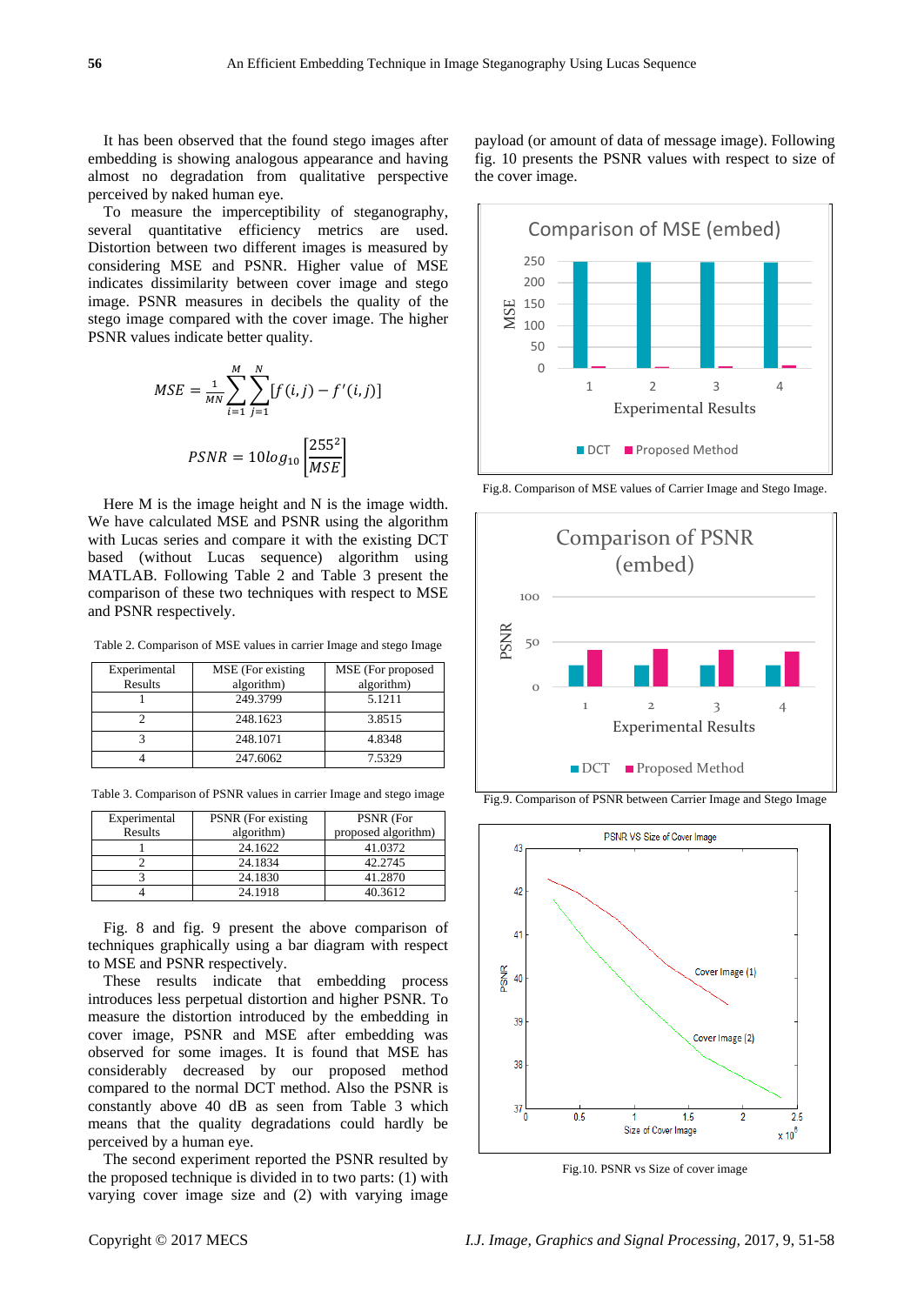From the trends of the curves in fig. 10 we can verify that with increasing size of the cover image our PSNR value is steadily decreasing. It may be noted that the payload value is constant in this case and set at 139×509. Base size of cover image (1) is  $364 \times 570$  and cover image (2) is of base size  $512 \times 512$ . We have incremented each size with factors of 1.5, 2, 2.5 and 3. We have used the secret message image in row 2 from Table 1.

The following fig. 11 presents the results with a constant size of cover image 1536×1536 using image cover image (2). Here we have incremented the size of payload with a factor of 1.5, 2, 2.5 and 3. The two payloads that are used here are message image in row 1 and message image in row 2 from Table 1.



Fig.11. PSNR vs Size of Payload

The following Table 4 presents the PSNR values of fixed size (1536×1536) stego image with respect to amount of data embedded.

| Table 4. PSNR values of Stego Image with increasing Payload |  |  |  |  |
|-------------------------------------------------------------|--|--|--|--|
|-------------------------------------------------------------|--|--|--|--|

| <b>Amount of Data</b><br><b>Embedded (in Bytes)</b><br>or Payload | $PSNR$ (dB) | <b>Amount of Data</b><br><b>Extracted (in</b><br><b>Bytes</b> ) |
|-------------------------------------------------------------------|-------------|-----------------------------------------------------------------|
| 41616                                                             | 35.1016     | 41616                                                           |
| 70751                                                             | 37.2291     | 70751                                                           |
| 93636                                                             | 38.1800     | 93636                                                           |
| 159676                                                            | 40.0832     | 159676                                                          |
| 166464                                                            | 40.2683     | 166464                                                          |
| 260100                                                            | 41.6437     | 260100                                                          |
| 283004                                                            | 42.0142     | 283004                                                          |
| 443004                                                            | 43.2086     | 443004                                                          |

From Table 4 it is evident that the proposed method works more efficiently when the payload is increased for a fixed size of cover image. It may also be noted that PSNR is constantly increasing with the increase of payload. Also experiments have shown that the number of bytes of data embedded is equal to the number of bytes of data extracted from our stego image.

#### V. CONCLUSION

Frequency domain data hiding techniques are getting importance this days because of its' potential to hide data more efficiently than special domain data hiding techniques. A new technique of data hiding using DCT algorithm and Lucas Sequence is proposed and implemented in this work. We can infer from our experimental results and analysis that our proposed steganographic embedding technique supports high amount of data encapsulation compared to normal DCT based methods. Because of the usage of Lucas sequence with DCT technique, the level of information hiding gets enhanced in comparison to the use of same with LSB [8]. This is due to the occurrence of embedding scheme in a transform domain. It may also be noted that use of Lucas sequence increases the randomness factor of information hiding and hence decryption or breaking time will expected to be enhanced.

The question of quality degradation of carrier or container image is also addressed in this work. This is judged from qualitative and quantitative perspectives. The quality degradation between the original container image and the stego image could hardly be perceived by human eyes (from qualitative perspective) as it has a PSNR value constantly above 40 dB (from quantitative perspective) . Thus our technique proves to be effective with respect to the criteria of perceptibility, capacity and robustness of a standard steganographic algorithm. Varied use of other sequences may provide improvements to the performance in the algorithm.

#### **REFERENCES**

- [1] N D Jambhekar and C A Dhawale. "The Act of Steganography from Ancient Era to Digital Age", *IJCA Proceedings on National Conference on Knowledge, Innovation in Technology and Engineering*, NCKITE-2015 (2), pp. 1-4, July 2015.
- [2] Singla, Deepak, and Rupali Syal. "Data security using LSB & DCT steganography in images." Int. J. Of Computational Engineering Research Vol. 2, No.2, pp. 359-364, 2012.
- [3] Amit Patel, Sai Prasad Kousika VNH "More Secure Way of Sharing Secret Text Message," Int. J. of Science and Research, , Vol. 5(12), pp. 1563-1568, December 2016.
- [4] Jahfar, C. "A Secure Steganography Technique using DCT and Modified RC4.", Int. J. of Interdisciplinary and Multidisciplinary Studies, Vol 2, No.6, pp. 61-65, 2015.
- [5] G. Sudha Devi, and K. Thangadurai. "Image Steganography Based on Hybrid Discrete Wavelet Transform with Gabor Filter and Optimized Genetic Algorithm.", Int. J. of Computer Technology and Applications, Vol. 9(25), pp. 507-524, 2016.
- [6] Abdullah, Ako Muhammad, and Roza Hikmat Hama Aziz. "New Approaches to Encrypt and Decrypt Data in Image using Cryptography and Steganography Algorithm," image Vol. 143(4), 2016.
- [7] Adeel Jawed, Atanu Das, "Security Enhancement in Audio Steganography by RSA Algorithm", Int. J. of Electronics and Communication Technology, Vol. 6, Issue 1, spl-1, pp. 139-142, Jan - March 2015.